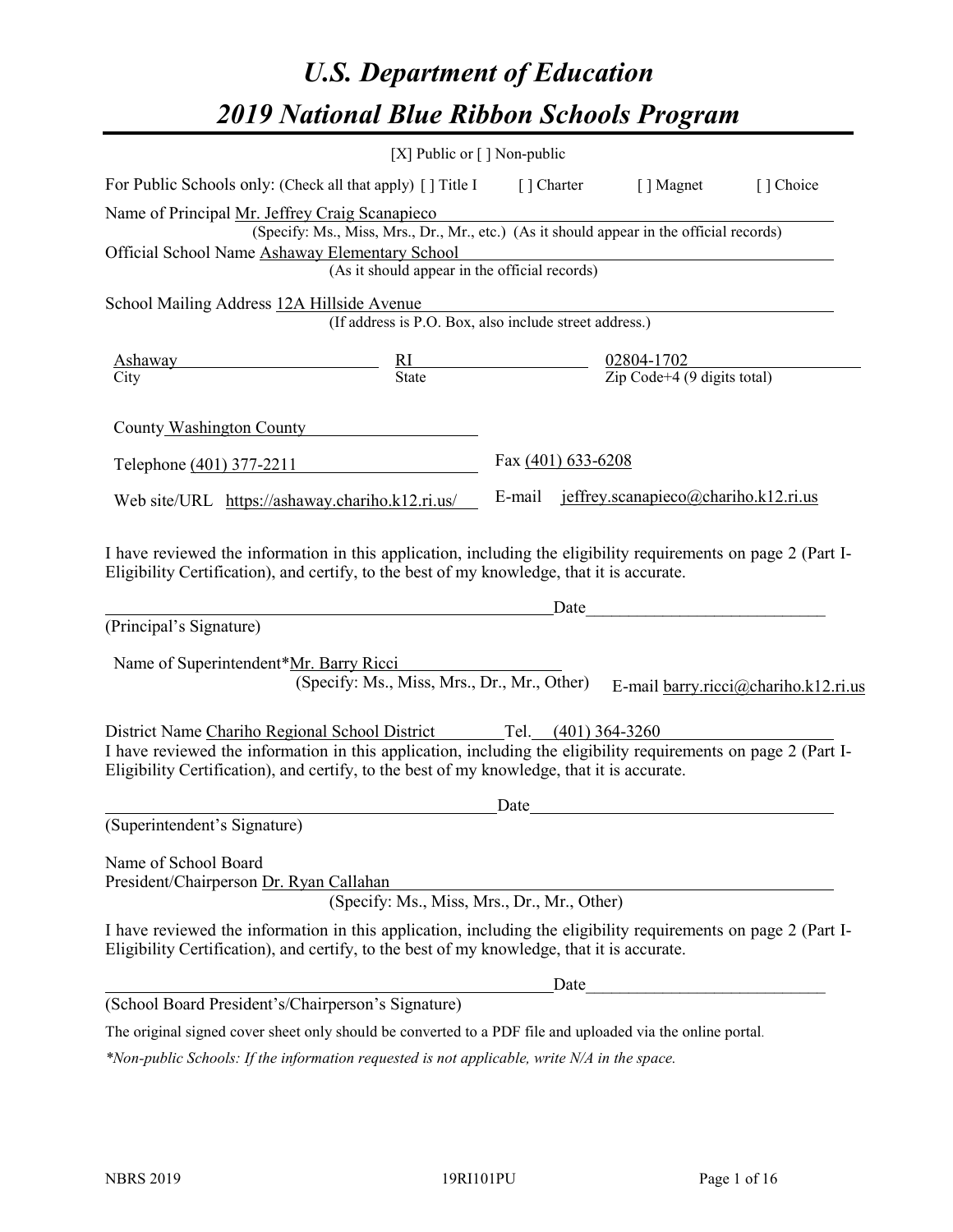The signatures on the first page of this application (cover page) certify that each of the statements below, concerning the school's eligibility and compliance with U.S. Department of Education and National Blue Ribbon Schools requirements, are true and correct.

1. All nominated public schools must meet the state's performance targets in reading (or English language arts) and mathematics and other academic indicators (i.e., attendance rate and graduation rate), for the all students group, including having participation rates of at least 95 percent using the most recent accountability results available for nomination.

2. To meet final eligibility, all nominated public schools must be certified by states prior to September 2019 in order to meet all eligibility requirements. Any status appeals must be resolved at least two weeks before the awards ceremony for the school to receive the award.

3. The school configuration includes one or more of grades K-12. Schools on the same campus with one principal, even a K-12 school, must apply as an entire school.

4. The school has been in existence for five full years, that is, from at least September 2013 and each tested grade must have been part of the school for the past three years.

5. The nominated school has not received the National Blue Ribbon Schools award in the past five years: 2014, 2015, 2016, 2017, or 2018.

6. The nominated school has no history of testing irregularities, nor have charges of irregularities been brought against the school at the time of nomination. If irregularities are later discovered and proven by the state, the U.S. Department of Education reserves the right to disqualify a school's application and/or rescind a school's award.

7. The nominated school has not been identified by the state as "persistently dangerous" within the last two years.

8. The nominated school or district is not refusing Office of Civil Rights (OCR) access to information necessary to investigate a civil rights complaint or to conduct a district-wide compliance review.

9. The OCR has not issued a violation letter of findings to the school district concluding that the nominated school or the district as a whole has violated one or more of the civil rights statutes. A violation letter of findings will not be considered outstanding if OCR has accepted a corrective action plan from the district to remedy the violation.

10. The U.S. Department of Justice does not have a pending suit alleging that the nominated school or the school district, as a whole, has violated one or more of the civil rights statutes or the Constitution's equal protection clause.

11. There are no findings of violations of the Individuals with Disabilities Education Act in a U.S. Department of Education monitoring report that apply to the school or school district in question; or if there are such findings, the state or district has corrected, or agreed to correct, the findings.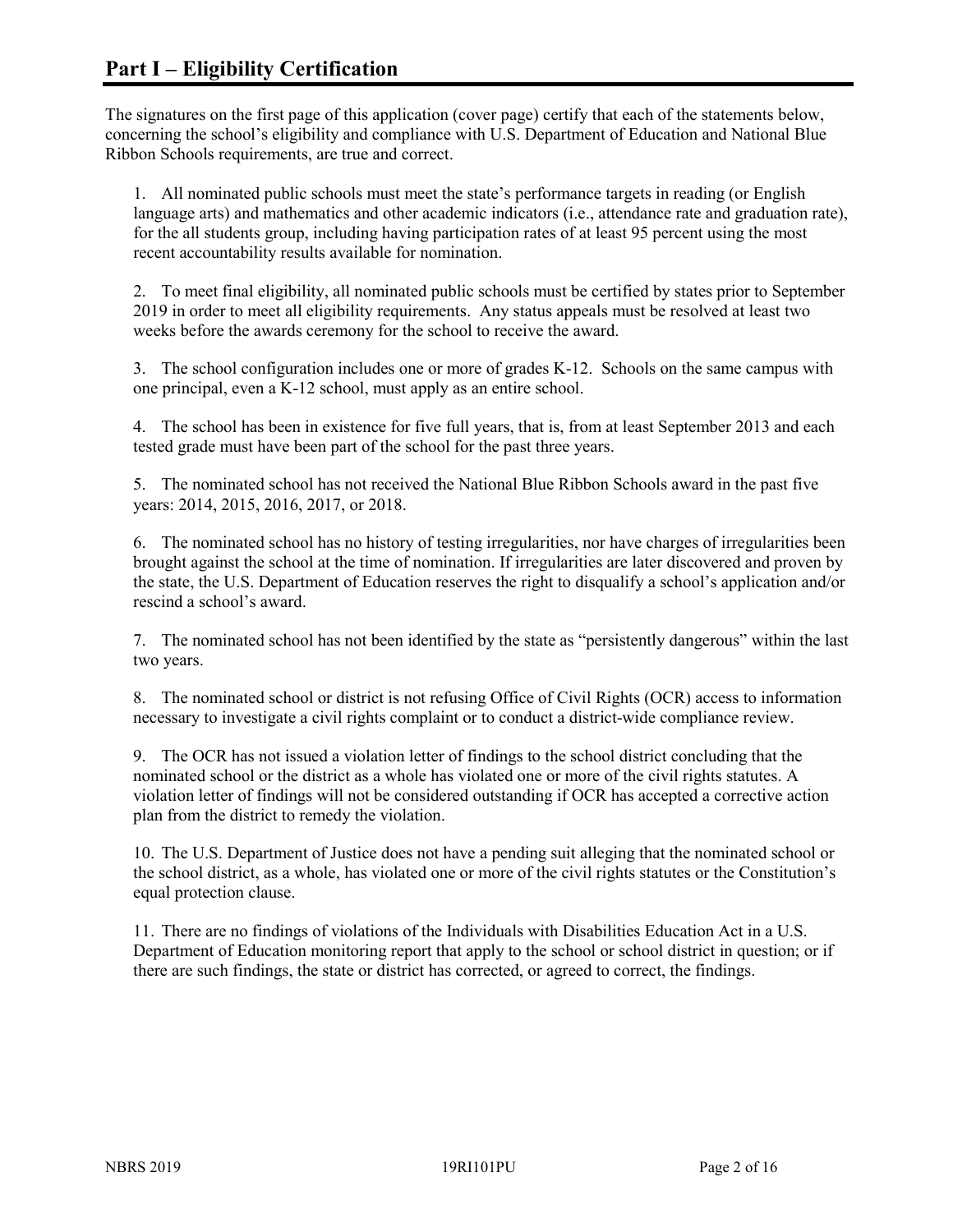# **PART II - DEMOGRAPHIC DATA**

#### **Data should be provided for the most recent school year (2018-2019) unless otherwise stated.**

#### **DISTRICT**

1. Number of schools in the district  $\frac{4}{5}$  Elementary schools (includes K-8) (per district designation): 1 Middle/Junior high schools 1 High schools 0 K-12 schools

6 TOTAL

**SCHOOL** (To be completed by all schools)

2. Category that best describes the area where the school is located:

[ ] Urban or large central city

[ ] Suburban

[X] Rural or small city/town

3. Number of students as of October 1, 2018 enrolled at each grade level or its equivalent in applying school:

| Grade                           | # of         | # of Females | <b>Grade Total</b> |
|---------------------------------|--------------|--------------|--------------------|
|                                 | <b>Males</b> |              |                    |
| <b>PreK</b>                     | 0            | $\theta$     | 0                  |
| $\mathbf K$                     | 25           | 16           | 41                 |
| 1                               | 16           | 18           | 34                 |
| $\mathbf{2}$                    | 14           | 26           | 40                 |
| 3                               | 21           | 24           | 45                 |
| 4                               | 17           | 18           | 35                 |
| 5                               | 0            | 0            | $\theta$           |
| 6                               | 0            | $\theta$     | 0                  |
| 7                               | 0            | $\theta$     | 0                  |
| 8                               | 0            | 0            | 0                  |
| 9                               | 0            | $\theta$     | 0                  |
| 10                              | 0            | 0            | 0                  |
| 11                              | 0            | 0            | 0                  |
| 12 or higher                    | 0            | $\theta$     | 0                  |
| <b>Total</b><br><b>Students</b> | 93           | 102          | 195                |

\*Schools that house PreK programs should count preschool students **only** if the school administration is responsible for the program.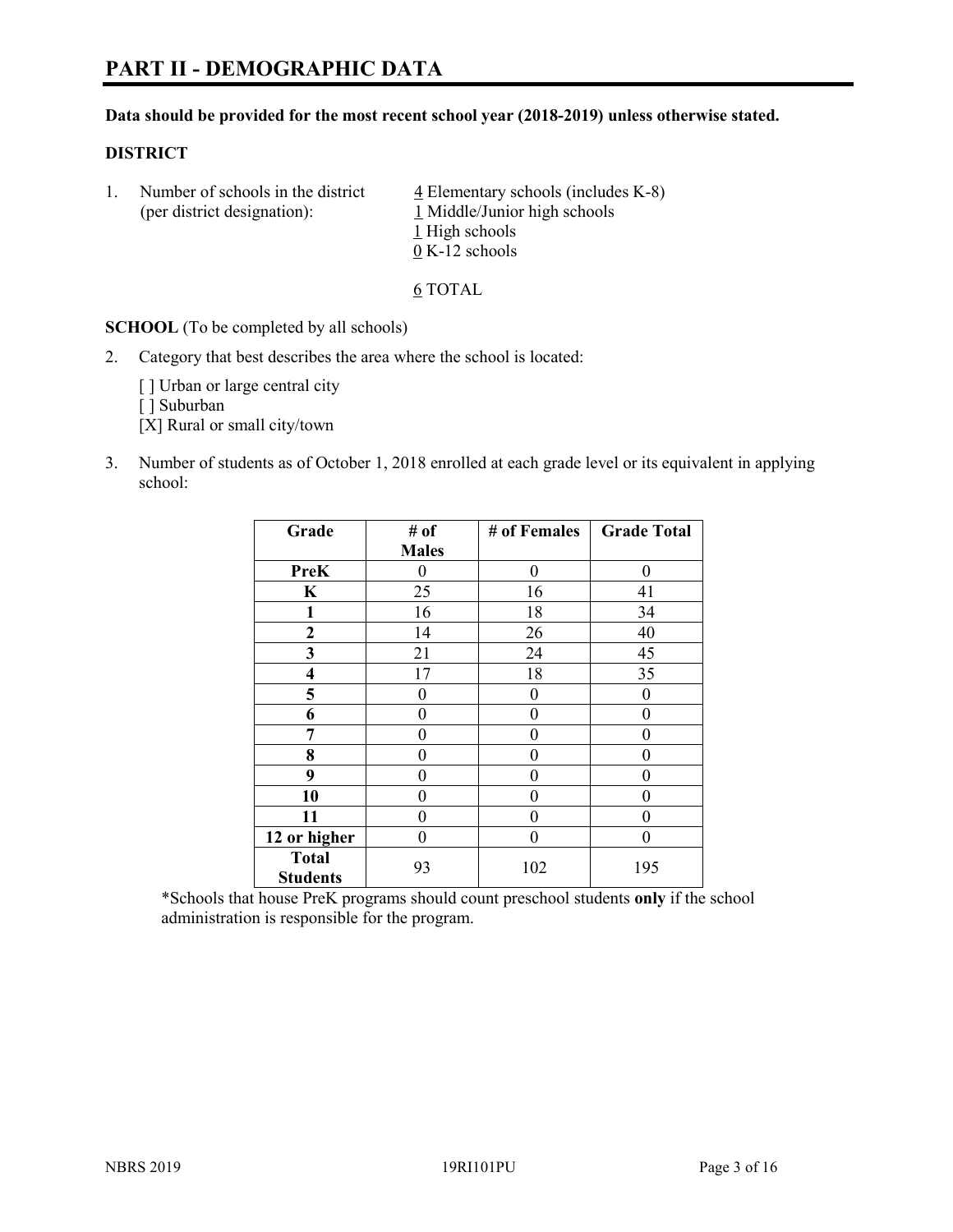4. Racial/ethnic composition of  $1\%$  American Indian or Alaska Native the school (if unknown, estimate): 1 % Asian

 % Black or African American % Hispanic or Latino % Native Hawaiian or Other Pacific Islander 94 % White % Two or more races **100 % Total**

(Only these seven standard categories should be used to report the racial/ethnic composition of your school. The Final Guidance on Maintaining, Collecting, and Reporting Racial and Ethnic Data to the U.S. Department of Education published in the October 19, 2007 *Federal Register* provides definitions for each of the seven categories.)

5. Student turnover, or mobility rate, during the 2017 – 2018 school year: 8%

If the mobility rate is above 15%, please explain.

This rate should be calculated using the grid below. The answer to (6) is the mobility rate.

| <b>Steps For Determining Mobility Rate</b>    | <b>Answer</b> |
|-----------------------------------------------|---------------|
| (1) Number of students who transferred to     |               |
| the school after October 1, 2017 until the    | 16            |
| end of the 2017-2018 school year              |               |
| (2) Number of students who transferred        |               |
| from the school after October 1, 2017 until   |               |
| the end of the 2017-2018 school year          |               |
| (3) Total of all transferred students [sum of | 16            |
| rows $(1)$ and $(2)$ ]                        |               |
| (4) Total number of students in the school as | 195           |
| of October 1, 2017                            |               |
| $(5)$ Total transferred students in row $(3)$ | 0.08          |
| divided by total students in row (4)          |               |
| $(6)$ Amount in row $(5)$ multiplied by 100   | 8             |

6. English Language Learners (ELL) in the school:  $1\%$ 

2 Total number ELL

Specify each non-English language represented in the school (separate languages by commas): Spanish, Turkish

7. Students eligible for free/reduced-priced meals: 20 % Total number students who qualify: 39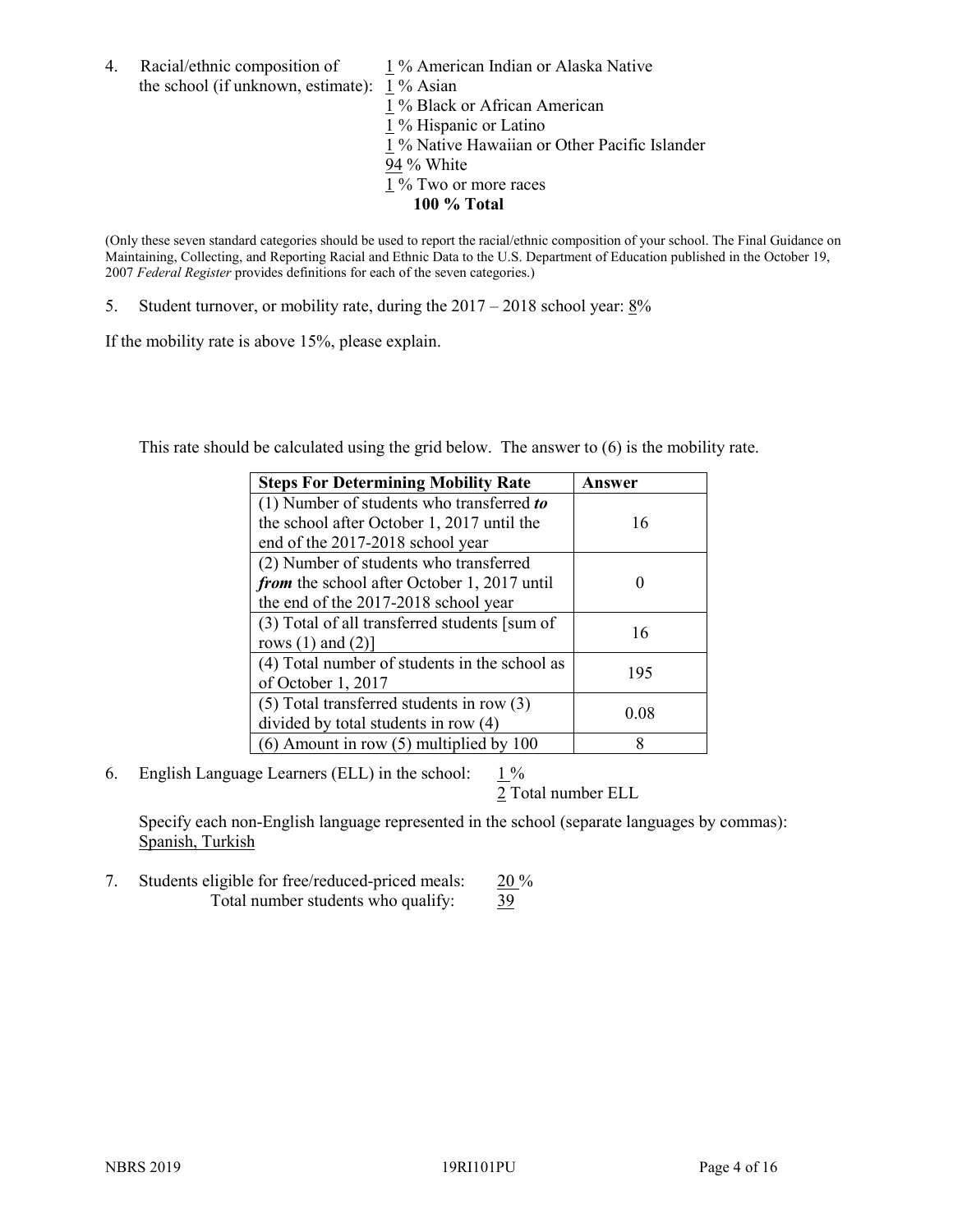27 Total number of students served

Indicate below the number of students with disabilities according to conditions designated in the Individuals with Disabilities Education Act. Do not add additional conditions. It is possible that students may be classified in more than one condition.

| 2 Autism                  | 0 Multiple Disabilities                 |
|---------------------------|-----------------------------------------|
| 0 Deafness                | 0 Orthopedic Impairment                 |
| 0 Deaf-Blindness          | 1 Other Health Impaired                 |
| 7 Developmental Delay     | 9 Specific Learning Disability          |
| 0 Emotional Disturbance   | 5 Speech or Language Impairment         |
| 1 Hearing Impairment      | 0 Traumatic Brain Injury                |
| 0 Intellectual Disability | 0 Visual Impairment Including Blindness |

- 9. Number of years the principal has been in her/his position at this school:  $5$
- 10. Use Full-Time Equivalents (FTEs), rounded to nearest whole numeral, to indicate the number of school staff in each of the categories below:

|                                                                                                                                                                                                                              | <b>Number of Staff</b>   |
|------------------------------------------------------------------------------------------------------------------------------------------------------------------------------------------------------------------------------|--------------------------|
| Administrators                                                                                                                                                                                                               |                          |
| Classroom teachers including those<br>teaching high school specialty<br>subjects, e.g., third grade teacher,<br>history teacher, algebra teacher.                                                                            | 10                       |
| Resource teachers/specialists/coaches<br>e.g., reading specialist, science coach,<br>special education teacher, technology<br>specialist, art teacher, etc.                                                                  | 9                        |
| Paraprofessionals under the<br>supervision of a professional<br>supporting single, group, or classroom<br>students.                                                                                                          | 8                        |
| Student support personnel<br>e.g., school counselors, behavior<br>interventionists, mental/physical<br>health service providers,<br>psychologists, family engagement<br>liaisons, career/college attainment<br>coaches, etc. | $\mathfrak{D}_{1}^{(1)}$ |

11. Average student-classroom teacher ratio, that is, the number of students in the school divided by the FTE of classroom teachers, e.g., 22:1 20:1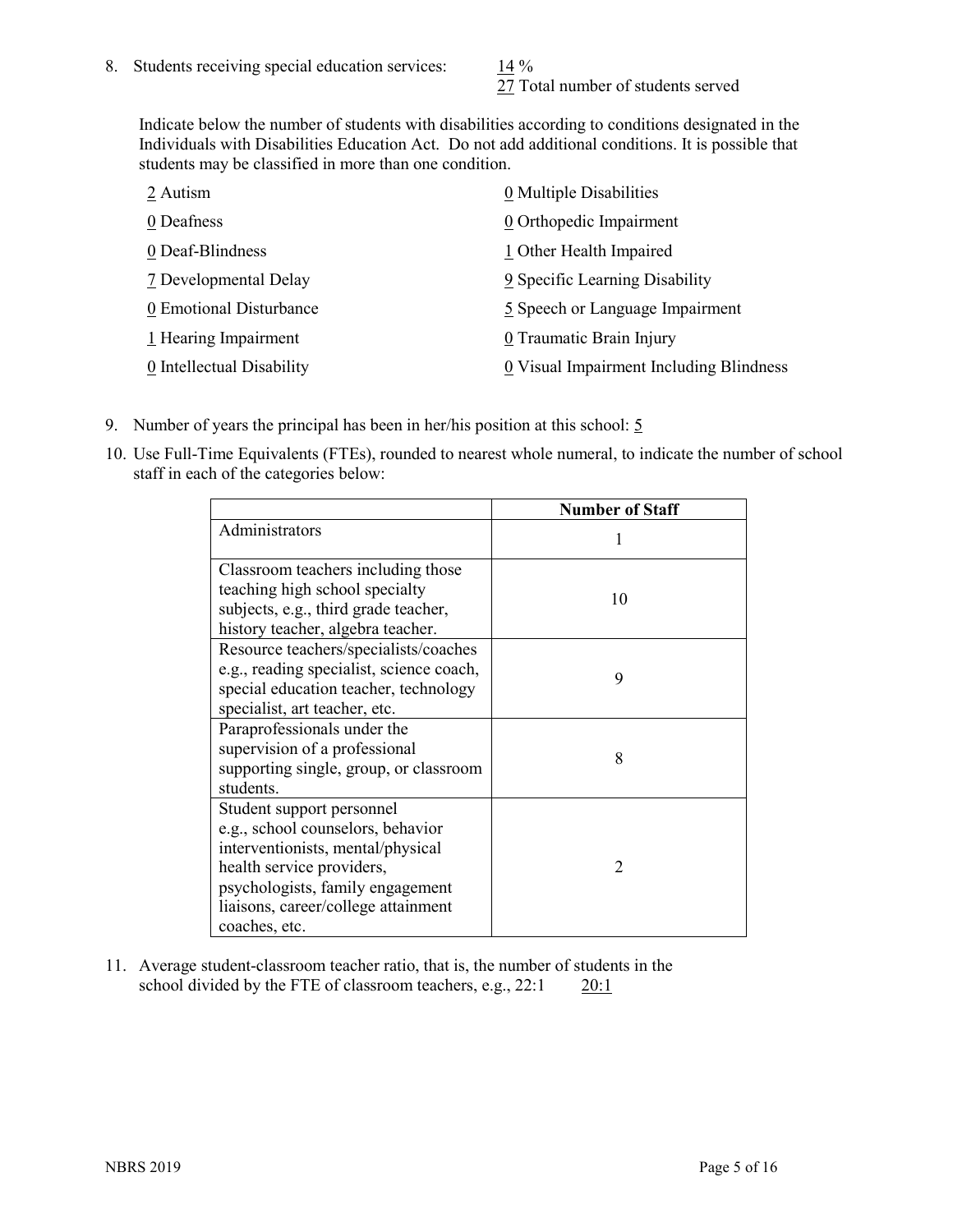12. Show daily student attendance rates. Only high schools need to supply yearly graduation rates.

| <b>Required Information</b> | 2017-2018 | 2016-2017 | 2015-2016 | 2014-2015 | 2013-2014 |
|-----------------------------|-----------|-----------|-----------|-----------|-----------|
| Daily student attendance    | 92%       | 90%       | 92%       | $90\%$    | 95%       |
| High school graduation rate | $0\%$     | $0\%$     | $0\%$     | $9\%$     | $0\%$     |

#### 13. **For high schools only, that is, schools ending in grade 12 or higher.**

Show percentages to indicate the post-secondary status of students who graduated in Spring 2018.

| <b>Post-Secondary Status</b>                  |       |
|-----------------------------------------------|-------|
| Graduating class size                         |       |
| Enrolled in a 4-year college or university    | $0\%$ |
| Enrolled in a community college               | 0%    |
| Enrolled in career/technical training program | 0%    |
| Found employment                              | 0%    |
| Joined the military or other public service   | 0%    |
| Other                                         | $0\%$ |

14. Indicate whether your school has previously received a National Blue Ribbon Schools award. Yes No X

If yes, select the year in which your school received the award.

15. In a couple of sentences, provide the school's mission or vision statement.

To build a strong academic foundation, encourage an eagerness to learn, foster personal strengths, enhance positive social skills, and nurture community involvement for all our children, by providing a challenging, innovative education in a safe environment.

16. **For public schools only**, if the school is a magnet, charter, or choice school, explain how students are chosen to attend.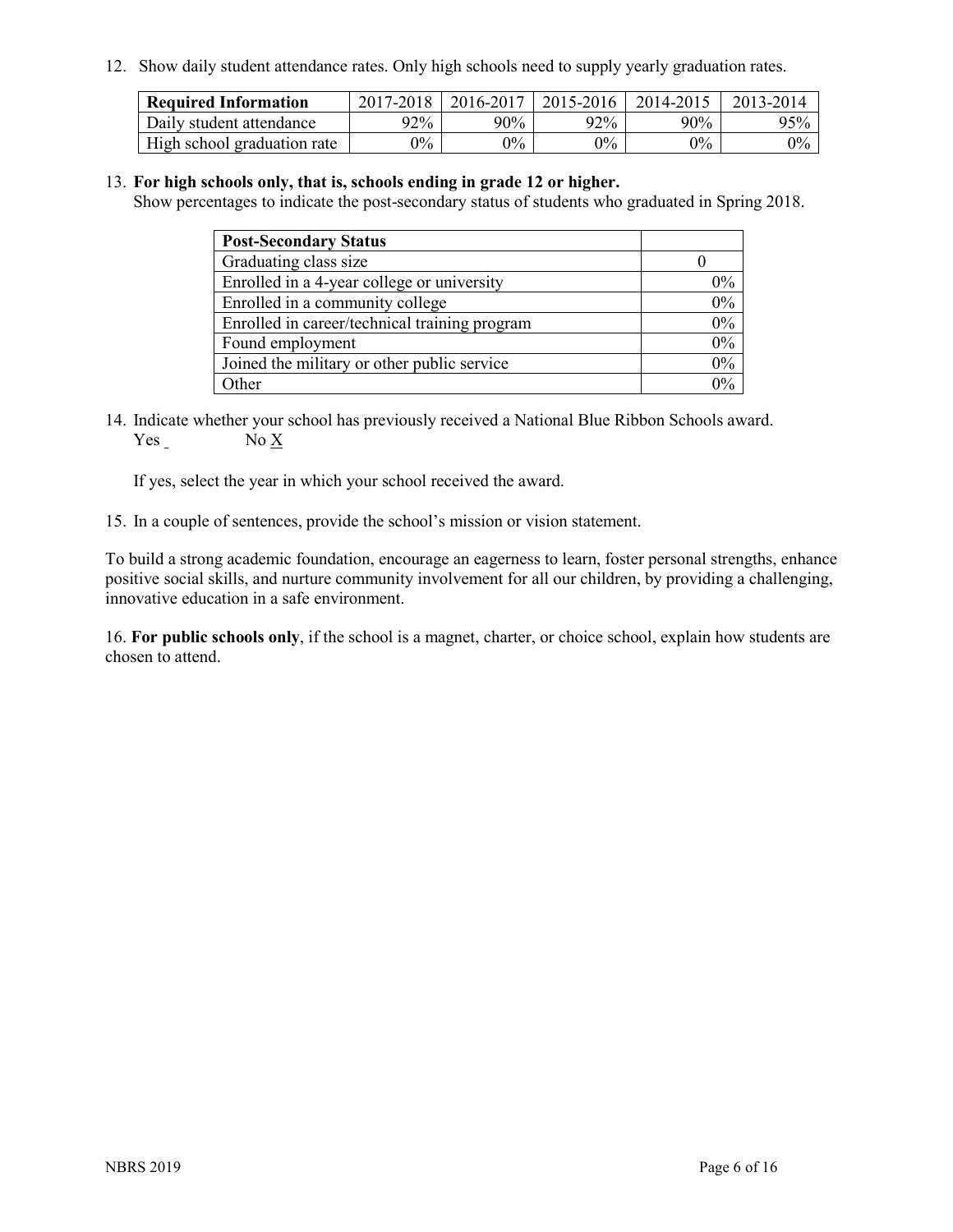# **PART III – SUMMARY**

Ashaway Elementary School is a public K-4 school situated in Ashaway, RI. Ashaway is a small, rural village in the town of Hopkinton, RI which is one of three member towns that form the Chariho Regional School District. Hopkinton is a historic town located in the southwest corner of Rhode Island. The size of the town is 44 square miles and the population is approximately 8,000. It was incorporated in March 1757 and consists of four villages, Ashaway, Bradford, Hope Valley, and Rockville. Hopkinton has over 1,000 acres of open space, supporting various recreational activities, including hiking, fishing, and canoeing.

The mission of Ashaway Elementary School is to build a strong academic foundation, encourage an eagerness to learn, to foster personal strength, enhance positive behavior, and nurture community involvement for all children by providing a challenging and innovative education in a safe environment. The faculty work tirelessly to ensure that all students receive a rigorous education, tailored to their needs and learning styles. Our 2:1 technology initiative allows students to engage in relevant and meaningful learning experiences while providing teachers with the tools to collect data, adjust teaching, and intervene with research-based strategies. Teachers are data-driven, work collaboratively, and implement best practices to provide a stellar learning experience for all students.

Over the past four years, Ashaway School has experienced continuous growth which has supported our mission of building a strong academic foundation, while encouraging an eagerness to learn. We utilize a multi-tiered approach to meet the needs and challenges of all students. Our teachers and staff have a growth mindset and strongly believe in educating the whole child: socially, emotionally, and academically. Our curriculum is aligned to the Common Core State Standards, and the math and ELA curricula have currently been revised to reflect alignment to the Massachusetts State Frameworks. Teams of teachers engage in revisions and make changes as necessary in line with the districts five-year revision plan. State and local assessment data are reviewed regularly and play an integral part in planning, programming, and staffing for our school.

Ashaway has recently developed an instructional specialty in the areas of robotics and engineering. Students engage in engineering and STEM-related learning tasks, computer coding, and use robots appropriate for each grade level to enhance their learning in these important areas.

The school community is very supportive and has a vested interest in the success of the school. Parents volunteer their time before, during, and after school to support school and district-based initiatives. The PTO meets monthly and is responsible for hosting many schoolwide assemblies, after-school family events, and extra resources for our students. Students, teachers, staff, and the greater community have a vested interest in the school and are supportive of all its initiatives. As our school motto states, "Ashaway school is roaring with pride and ready to learn!"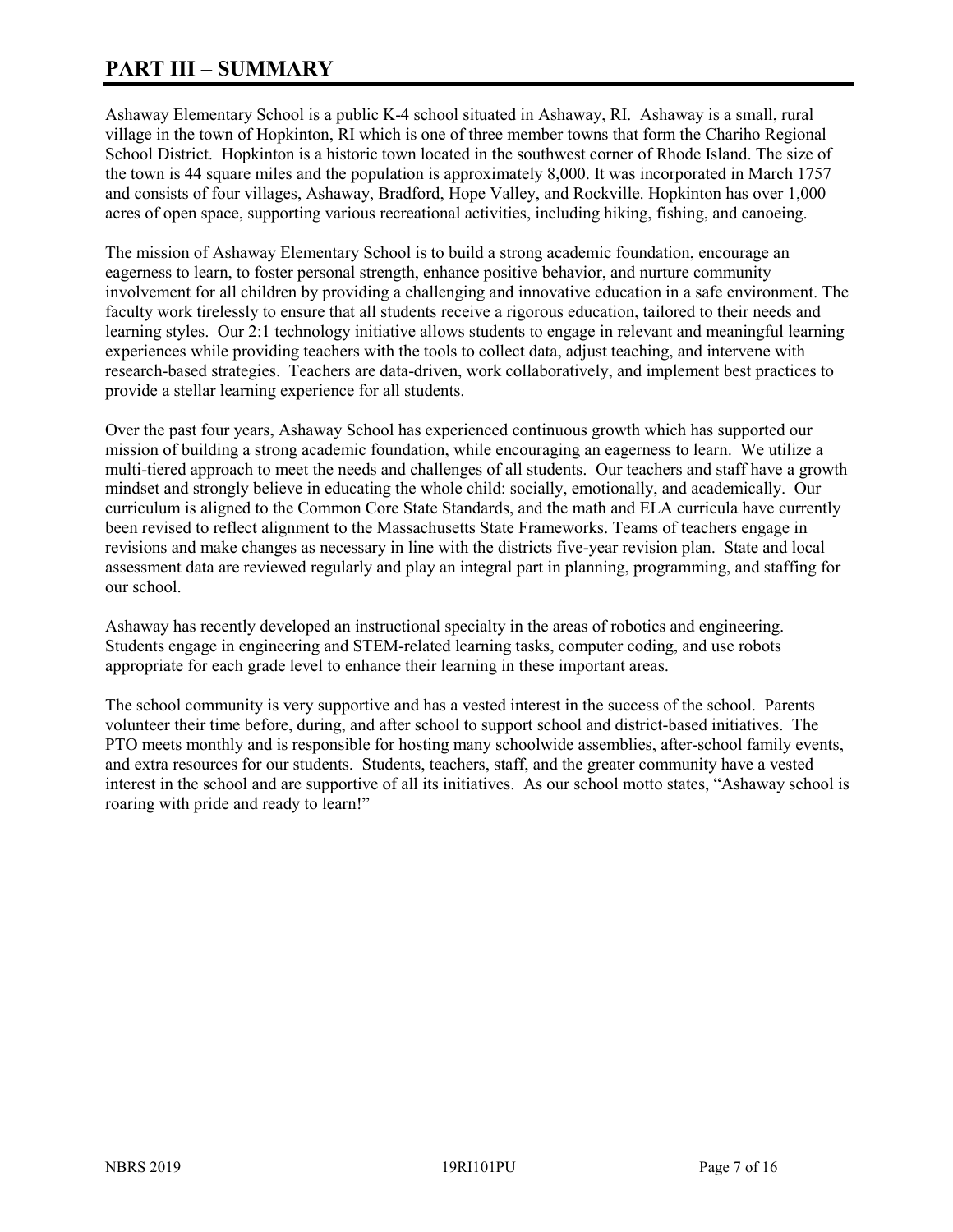# **1. Core Curriculum:**

# **1a. Reading/English language arts:**

The school follows the district curriculum, which is aligned to state and national standards. Chariho Regional School District has a Five-Year Curriculum Cycle to ensure that the course content and scope and sequence is reviewed by a team of teachers and is updated on a regular basis. All curricula are aligned to the Common Core State Standards in ELA and math. Our teachers implement blended learning strategies to differentiate instruction and personalize learning for all students. A station rotation model is used to meet the needs and strengths of our learners. Instruction in all content areas is supported by direct explicit instruction, small guided groups, whole group learning, cooperative learning groups, partner learning, independent practice, technology enriched instruction, STEM kits, maker spaces, project-based learning, as well as, integrated units. Our goal is to deliver high quality instruction utilizing research based practices to meet the needs of every child. The school implements a comprehensive assessment system, administering district common assessments, state testing, with extensive use of formative assessment data to target instruction. In addition, the school uses universal screening tools to inform a strong response to intervention approach for academic and non-academic student performance.

Ashaway Elementary's Core English Language Arts Curriculum is aligned to Common Core State Standards and was recently updated in 2017 to the Massachusetts State Standards. A balanced literacy approach is used which builds upon the implementation of Consortium of Reading Excellence ("CORE") and has been taught and embedded in the district by a Literacy Specialist who is part of the Ashaway staff. Literacy instruction is founded on scientifically based reading research (SBRR) and includes the following five key components: comprehension, vocabulary, fluency, phonics, and phonemic awareness. These components are explicitly and systematically taught in teacher-directed small groups. Early reading foundational skills are taught systematically and explicitly through structured phonics instruction. The ELA curriculum incorporates read alouds, shared reading paired with discussion, and close reading skills to build students knowledge, vocabulary, and a higher level of reading comprehension using varying texts of grade-level complexity and beyond. Students are placed in tiered reading groups which are driven by the use of screening and diagnostic data to monitor their progress, measure student achievement and growth, and solve instructional dilemmas.

Data is collected through the use of district created formative and summative assessments. Running records, phonics screeners, sight word inventory, and the Qualitative Spelling Inventory are used along with STAR Reading to benchmark and progress monitor student achievement and growth. A district created kindergarten screening tool is used to assess the five key components previously mentioned is administered in November and March.

Ashaway has a 2:1 ratio of devices (Chromebooks 2-4, iPads K-1) which are used to incorporate Blended learning as a strategy and instructional methodology to personalize instruction for all learners. A reading consultant and reading specialist support classroom instruction, common planning time with teachers, and monthly data reviews at the building level.

# **1b. Mathematics:**

Ashaway's Mathematics Curriculum is aligned to the Common Core State Standards and was also recently updated in 2017 to the Massachusetts State Standards. Comprised of separate Units of Study, each unit is designed around specific standards which are categorized as major, supporting, and additional content. A standards-based scope and sequence provides teachers with a visual map of the progression of skills and content that needs to be taught, along with a breakdown of major, supporting, and additional content. Students in grades K-4 are administered district created common summative assessments three times per year. Two additional components of the common assessments are fluency (Gr. 1-4) and computation (Gr. 3- 4). Renaissance Star Math, a computer based adaptive assessment platform is used in grades 1-4 as a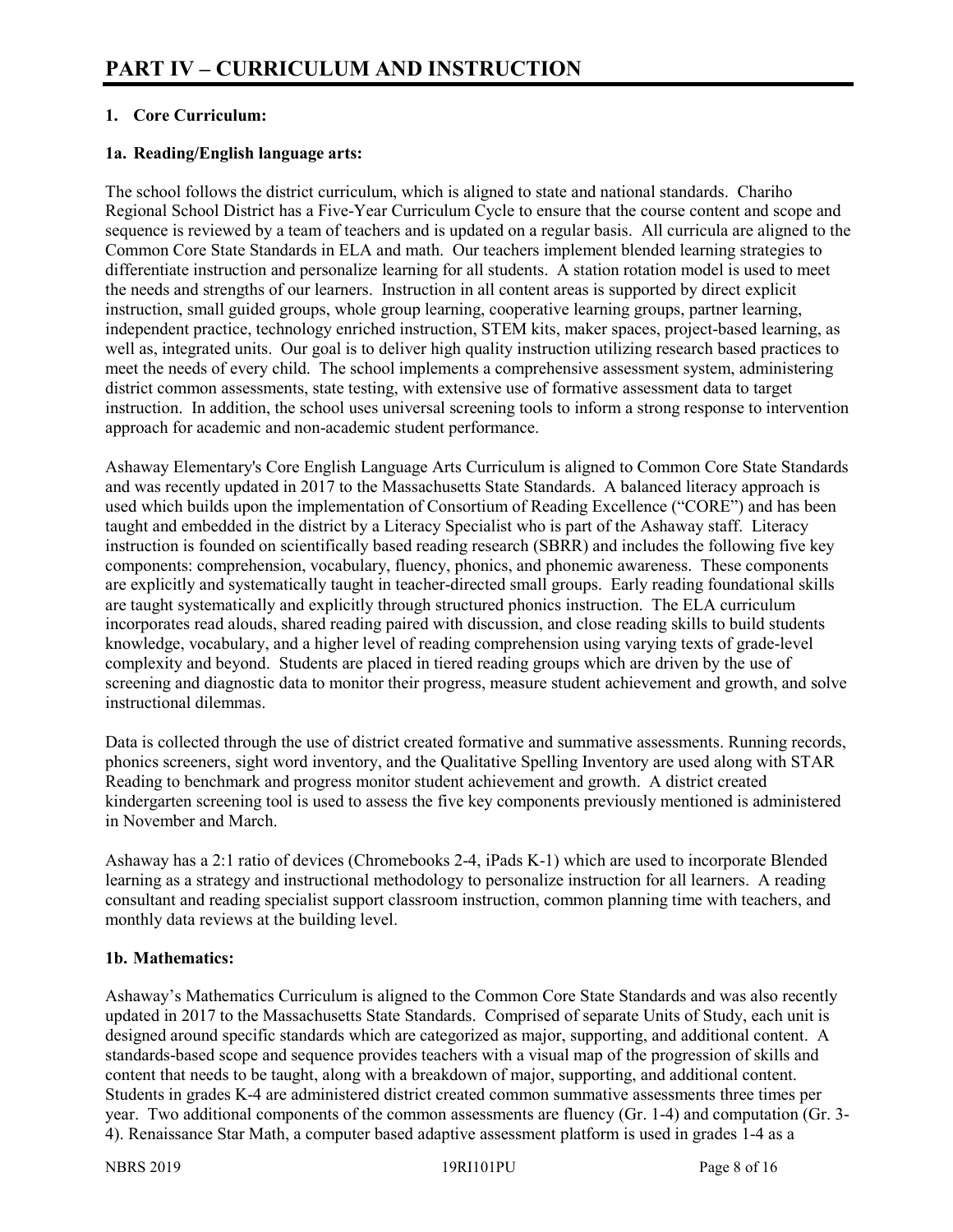universal screening and progressing monitoring tool. Students take a benchmark assessment three times a year. STAR Math is also used to probe students who have Response to Intervention (RTI) plans to measure the progress of specific goals and standards. Twice a year (November & March), students in kindergarten take a district created screening assessment as part of their assessment plan. All data is carefully analyzed and used to plan, track student achievement, and identify gaps in learning. A Math Specialist is assigned four days a week to deliver targeted intervention support using research based strategies in a small group (2- 4 students) or one-to-one setting depending on the student's identified needs and/or gaps. The Math Specialist supports classroom instruction, common planning time with teachers, and monthly data reviews at the building level. The Math Specialist also works a flex schedule in order to run a before school math intervention program using Dreambox, an online adaptive learning program designed to close gaps while providing real-time data to the specialist. The district adopted Ready Common Core Mathematics as its primary resource to support the core Mathematics curriculum. Using the Units of Study, teachers implement an instructional framework which includes teacher led instruction, small group guided instruction, and independent practice allowing students to develop mathematical reasoning, engage in discourse, and solidify strong mathematical skills. Ashaway teachers have implemented blended learning as an instructional approach to personalize student learning and deliver differentiated instruction.

#### **1c. Science:**

Ashaway School is a member of the Guiding Education in Math and Science Network (GEMS-Net). GEMS-Net is a partnership among the University of Rhode Island's School of Education, scientists, engineers, and public school districts. The Next Generation Science Standards (NGSS) combine best practices, core ideas, and crosscutting concepts. Crosscutting concepts connect physical science, life science, earth and space science, and engineering design. The Chariho Regional School District adopted the NGSS Science Standards and the GEMS-Net curriculum in their entirety as the District's K-5 Science Curriculum in August 2015. Lessons are driven by a focus question which requires students to engage in hands-on FOSS Science Kit investigations, inquiry-based learning, exploration, and use of online tools and resources. Students use a scientists notebook to collect and analyze data, conduct analysis and respond to analytical questions as they synthesize and demonstrate their learning through discussion and writing. Since Ashaway School has recently adopted a school specialty designation focused on Robotics and Engineering, students also engage in the engineering design process solving real world problems aligned to the grade level NGSS standards. All classrooms contain STEM Bins which teachers use to create engineering and design challenges that students need to solve while working in cooperative teams. Ashaway also has an outdoor garden which includes a selection of fruit trees. This is used as an outdoor learning space for grade levels to extend their learning beyond the classroom. This past year, we have brought in extra programs to support the curriculum and our school specialty focus. We had a STEAM Museum set up in the school which blended the disciplines of science, technology, engineering, art, and mathematics through cuttingedge, interactive exhibits in which all students were engaged.

#### **1d. Social studies/history/civic learning and engagement**

The district-created social studies curriculum at the Elementary level focuses on self, family, neighborhoods, communities, and Rhode Island. Firmly rooted in history and geography, the social studies curriculum also integrates concepts from economics, civics, anthropology, psychology, sociology, and the humanities. Informed by national, and state standards in the social studies areas, the goal of this social studies curriculum is to empower students to become inquirers and responsible thinkers. Teachers design in-depth study of topics that give students opportunities for choice and interaction with other learners. Lessons are integrated with math, science, English language arts, and are connected to real-life experiences and current issues. Teachers use authentic texts to deliver content, as well as blended learning strategies involving research, project-based learning, and student choice for presentation. Ashaway School provides each grade level with funding for field trips that support the curriculum and give students access to real life experiences and current issues. One example of this is students in grade 4 visit the Rhode Island State House and take part in a mock legislative session debating a bill created by students. This type of learning is authentic and allows students to see themselves as active participants in a diverse, democratic society, and interdependent world.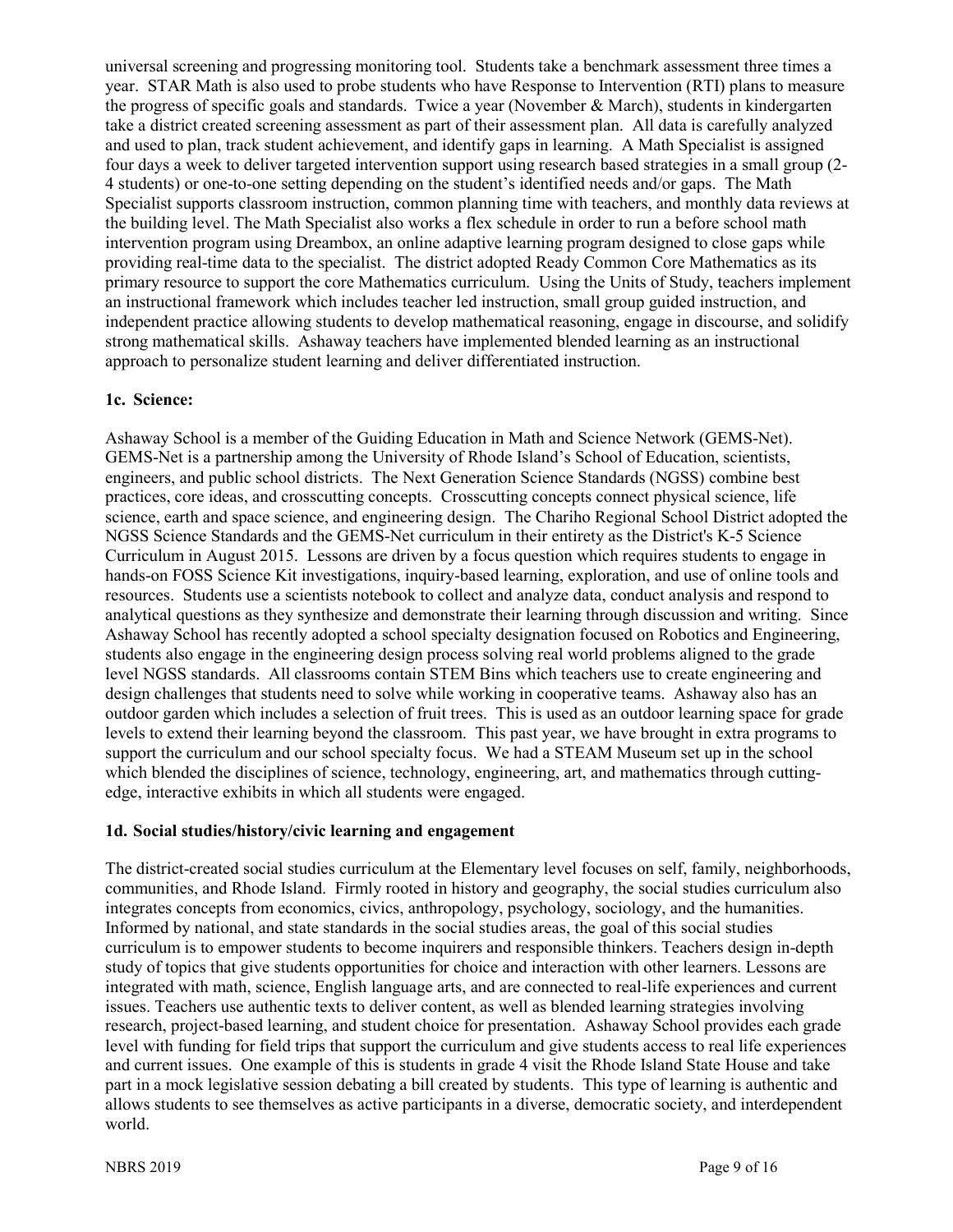#### **1e. For secondary schools:**

#### **1f. For schools that offer preschool for three- and four-year old students:**

## **2. Other Curriculum Areas:**

Ashaway School has instructional programs for students in grades kindergarten through fourth in art, music, foreign language, health, physical education, library/media, and technology in grades K-4.

The art curriculum was revised in 2016 and is based on the National Standards for Visual Arts for Grades K-12. The art teacher integrates best practice in visual arts education which includes many facets common to best practice in other curriculum areas. Emphasis on small group instruction in a "studio" environment is the norm at Ashaway. Once a week for 35 minutes, students work in a designated art room and receive instruction that includes the modeling of proper technique and "real" examples. This experience provides students with opportunities to create art, to critique art, to self-reflect on their art, and to appreciate the work of others. Where appropriate, art is integrated with other content areas, particularly math and world language. Students have opportunities to explore art as a career and interact with art in the community. Our students typically participate in several art shows each year. Hera Gallery, PS 2018 (RI Statewide art exhibit), Stem art poster contest and Artessy, a community-wide showcase of work from K-12 students in all of the arts. We also participate in the RIFLA poster contest for foreign language studies. The art department also collaborates with the Spanish teachers on a Salvatore Dali melting clock lesson. Grade 2 students participate in a bookmark contest for the Washington Coalition for Children Foundation. We discuss the different emotions we all can have and how to show them using angles of lines and color. The art department works collaboratively with classroom teachers, (winter poetry-4th grade), with librarians (authors-Eric Carle), with math teachers to show symmetry (symmetrical aliens), and with technology by attaching QR Codes to artwork to access students discussing their artwork. The parents can access this at Artessy using a smartphone device.

The music curriculum (Grades K-4) is aligned to the National Core Arts Standards for Music K-12. Once a week for 35 minutes, students are provided with a variety of learning experiences which help develop the ability of students to create and express themselves through music. Students use communication skills, literacy skills, and mathematics to work collaboratively, read and play music, perform in shows which include singling, playing instruments and dancing. Students perform and are exposed to diverse musical genres. Active, hands-on learning becomes more intensive and comprehensive as students progress. Students participate in learning activities where they evaluate music, as well as engage in opportunities to have their music evaluated.

Students have many opportunities to share their work, including recorder ensembles, chorus concerts with student instrumentals, as well as performing at the Annual Holiday Bazaar and District Wide Artessy celebration. Students in grades 3 and 4 perform every year in a joint concert with the Rhode Island Philharmonic.

NBRS 2019 Page 10 of 16 The goal of Ashaway School's health and physical education program is to develop physically literate individuals who have the knowledge, skills, and confidence to enjoy a lifetime of good health and physical activity. Physical education is planned, sequential instruction that promotes lifelong activity. Participation in a quality physical education program will lead to healthier lifestyles and healthier lives. Through physical education, our students learn to improve their fitness, have stronger bones, maintain a healthy weight, and reduce risk of heart disease. As a result, students will be mentally ready for improved academic achievement and knowledgeable about setting and achieving personal goals. Psychologically, students build selfconfidence and self-esteem, have an outlet for stress reduction, and reduce their risk of depression. Students self assess after every class using a 4 point visual rubric posted on the wall. Students participate in an array of fitness rotations and technology is used by both students and teacher as a means to self-assess and collect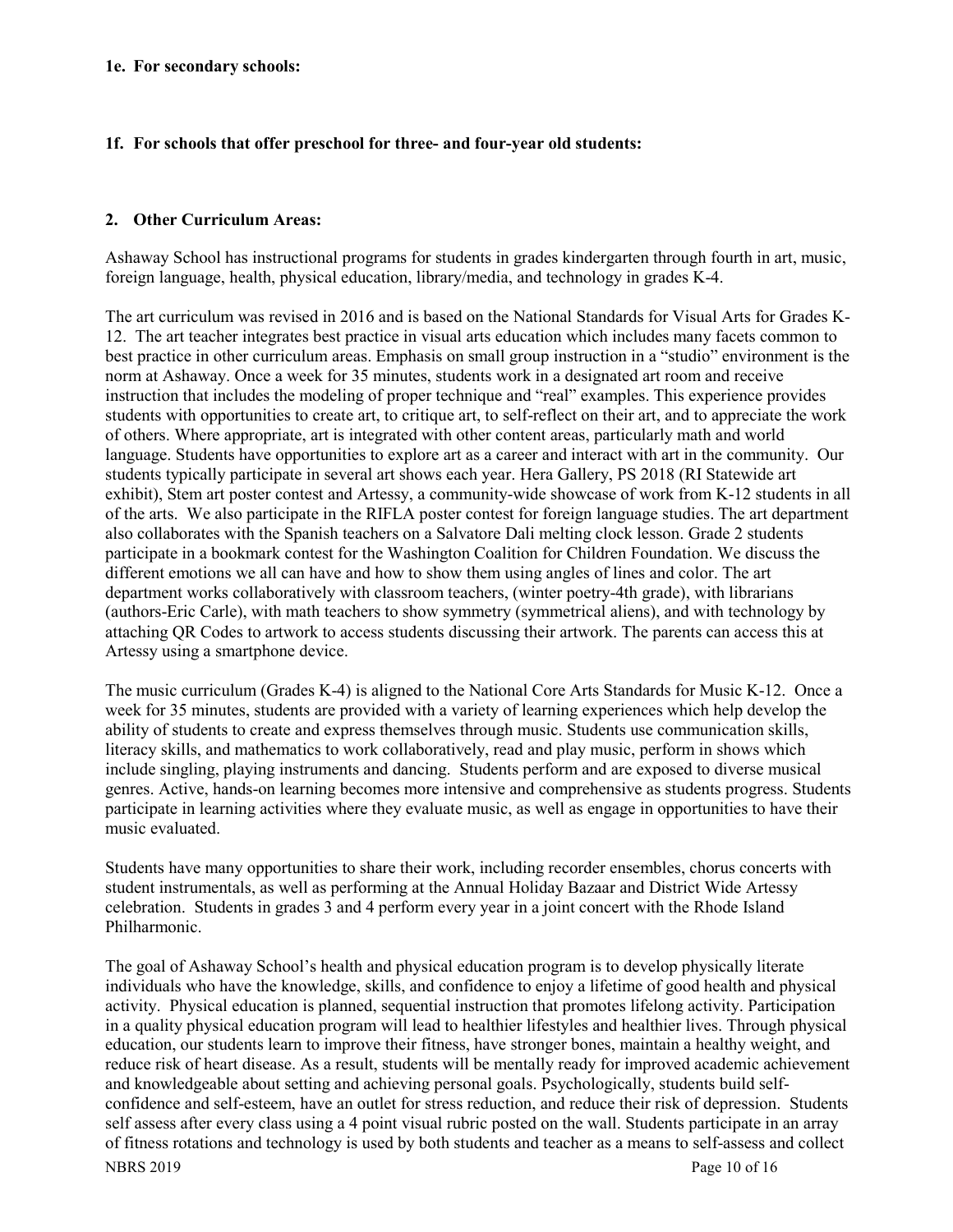data on skills, routines, and activities. Girls on the Run is offered as an after-school program, and schoolwide, students participate in the Jump Rope for Heart program.

Ashaway school is in year five of our world language program. Students in Grades K-4 receive Spanish instruction twice a week for 35 minutes. In one of those weekly classes, the classroom teacher remains and a co-teaching model is used in order to integrate world language into the core curriculum. Our curriculum is aligned with the American Council on the Teaching of Foreign Languages (ACTFL) standards of foreign language learning: Communication, Culture, Connections, Comparisons, and Community. Our world language teachers implement the most current educational practices. Included among these are performancebased learning, formative and summative assessment, and the use of the assessment results to guide teacher instruction. Standards-based world language instruction incorporates both Gardner's theory of multiple intelligences and Bloom's taxonomy of learning. Students are engaged in speaking, reading, and writing in addition to cultural exposure and experiences. A monitoring and assessment system is in place to assess students' speaking, writing, and listening skills.

The Chariho Regional School District has provided computers and Internet capabilities to each classroom kindergarten through grade 12, as detailed in the Chariho District Technology Plan. Ashaway has a 2:1 ratio for technology with students in grades 2-4 using Chromebooks and students in grade K-1 using iPads. All classrooms are equipped with SMART boards and teachers have MacBook Airs to plan, collect data in realtime using district approved software applications, and intervene with targeted and specific feedback in a timely and personalized way. Technology is integrated across all content areas, in all grade levels. Teachers have received extensive professional development activities which have supported the use of blended learning, as part of a station rotation model. Teachers also have weekly access to an instructional coach in the area of Blended and Personalized Learning.

All students have one library period a week for 35 minutes. School libraries are essential to the development of learning skills. The school library provides equitable physical and intellectual access to the resources and tools required for learning in a warm, stimulating, and safe environment. The school librarian collaborates with other staff members to provide instruction, learning strategies, and practice in using the essential learning skills needed in the 21st century. The librarian also teaches the computer science component of our technology curriculum delivering the CODE.org Fundamentals sequence to students in K-4. During library, students check out books, work on various types of recording projects, create and write collaboratively for videos and green screen applications as well as other mixed-media work.

Ashaway School is a PBIS school. All teachers have been trained in The Responsive Classroom and Positive Behavior Intervention System (PBIS). Students are recognized daily at the school-wide morning meeting, as well as throughout the day for being Respectful, Responsible, Honest and Safe. To meet the social and emotional needs of our students, the Zones of Regulation are taught schoolwide and through the Health curriculum to provide students with social and emotional supports and strategies they can use throughout the school day.

#### **3. Special Populations:**

Ashaway School faculty use an array of instructional approaches, methods, interventions, and assessments. We believe that all students can learn at high levels and increasing student achievement in our classrooms is a top priority. It is our duty to determine the level of each student and provide them with developmentally appropriate instruction. Formal and informal assessments are used on a daily basis to monitor student understanding and growth, misconceptions, and guide instruction.

NBRS 2019 Page 11 of 16 We use a multi-tier approach for the early identification and support of any student who begins to exhibit learning and/or social-emotional needs. All students receive high-quality instruction and are screened with universal screening tools. In literacy and math, all students receive Tier 1 and Tier 2 instruction and support using resources aligned to the units of study. In literacy, a tiered system is in place grouping students by need, allowing the reading specialist to push into the low tier to support students struggling with reading skills and concepts. Data is collected weekly and analyzed by the classroom teachers and specialist in order to move students in and out of the small guided groups as necessary. Students in the low tier are provided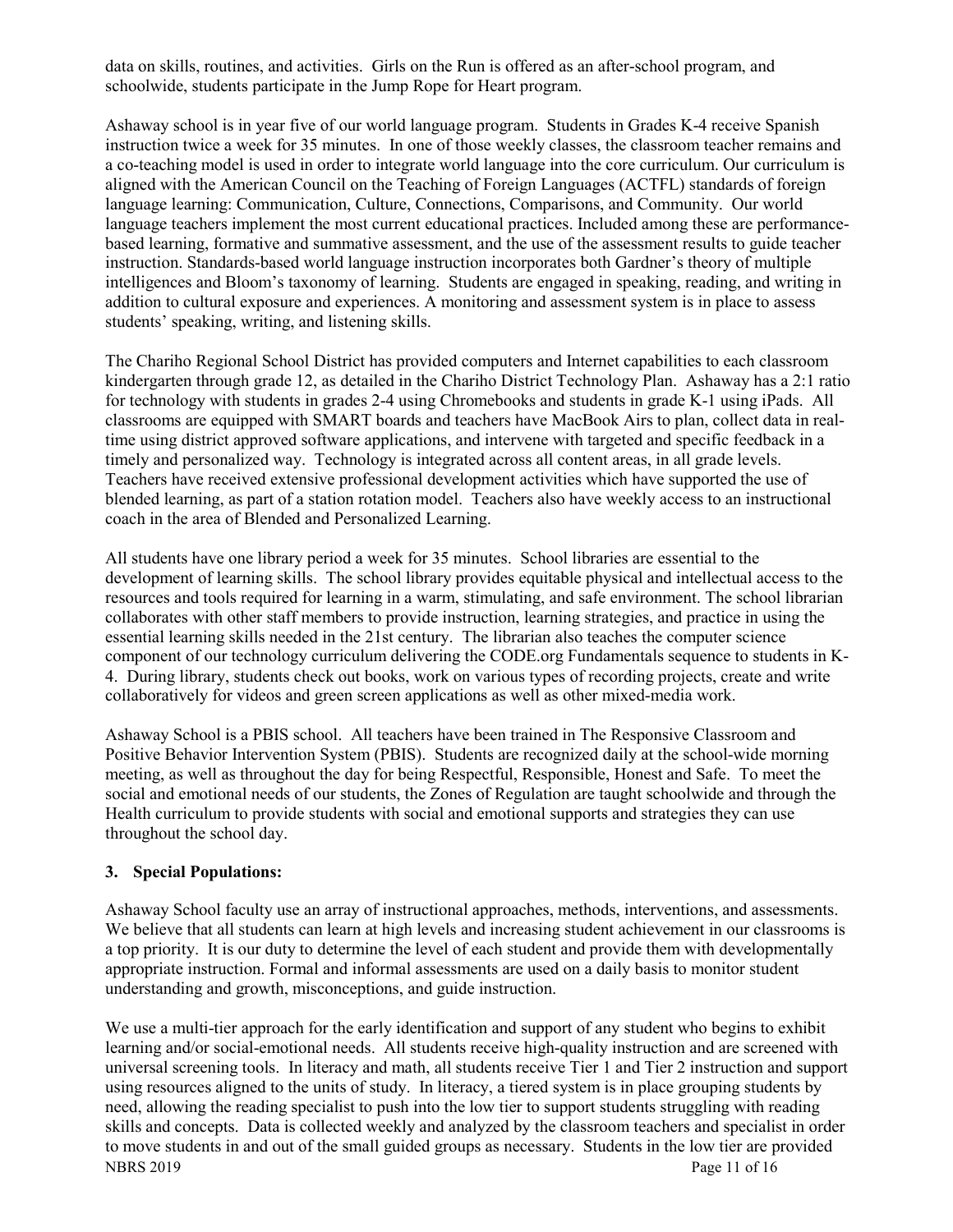with extra support through explicit, sequential instruction in phonics, phonological awareness, spelling, vocabulary, and comprehension. In math, students are placed in small guided groups and the teacher differentiates according to student needs. The math specialist supports small group guided learning in classrooms with students who have the most significant needs. Summative and formative data are used to monitor understanding, in addition to fluency, computation, and STAR probes. Students whose classroom performance and assessment data demonstrate a need for further support are referred to the Response to Intervention Team (RTI) for Tier 2 or 3 intervention. The RTI team is composed of the principal, reading and/or math specialist, classroom teacher, resource teacher, and school psychologist, the team meets weekly to review data, student performance, and/or behavior. All data is reviewed by the RTI team and the team selects a specific skill that the student is struggling with and a research-based instructional strategy they are going to implement over the course of six to eight weeks. A goal is set and monitored over a 6-8 week period. An example of a Tier 3 intervention could be direct explicit instruction of vowel pairs in 1:1 or small group setting 2-4 times a week. Due to the effective RTI process used, there is no achievement gap in ELA, but in math, the gap between all students (58% proficient - 84 students) and economically disadvantaged students (39% proficient - 18 students) does exist. However, these students are provided support by the math specialist and the RTI process. Classroom teachers use data and differentiate instruction to close gaps and increase student understanding.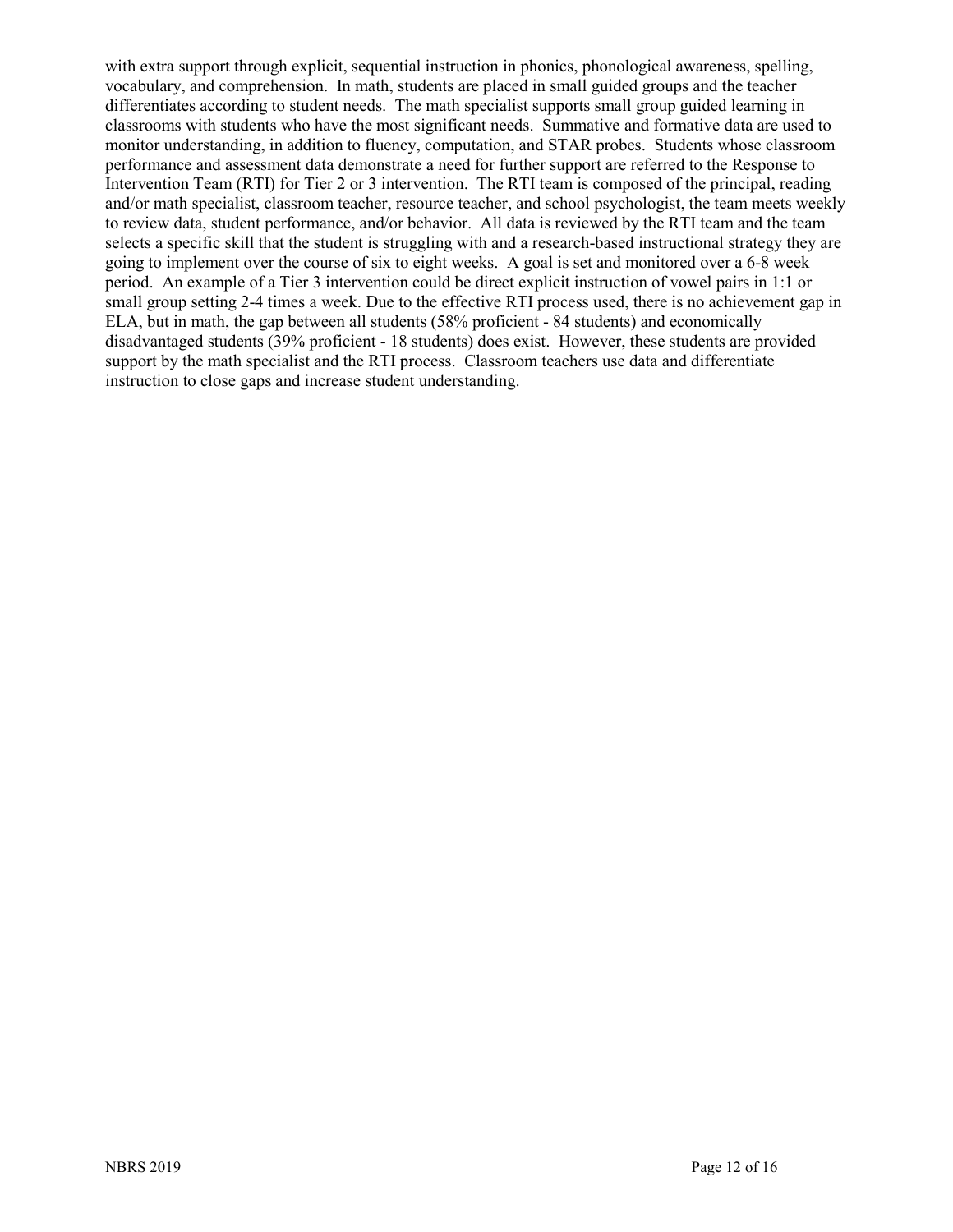# **1. School Climate/Culture:**

At Ashaway School, our goal is to create an atmosphere where students work to the very best of their ability. We use a positive approach to manage student behavior, motivate and achieve academic success. We feel it is important to maintain continuity of expectations throughout the building. Schoolwide expectations are set in place to be respectful, responsible, honest and safe. Students are encouraged to take risks, think critically, and have a growth mindset that allows them to become academically successful and contributing members of the school community. Each month, select students are recognized for exhibiting any combination of the school wide expectations. Ashaway has a Positive Behavior Interventions and Supports system (PBIS) that helps to create and maintain a positive and safe environment. Each morning starts with a school-wide morning meeting, led by the principal, where three students are recognized for a positive character trait that they exhibited during the week. It is also used as a time to discuss our schoolwide social and emotional initiative, solve mental math problems, practice mindfulness activities and take part in movement breaks to best prepare for a successful school day. Once a year, third and fourth graders fill out a social and emotional survey that helps to direct school-wide initiatives. As a school community, teachers and staff continuously work to establish strong connections and relationships with each other, as well as, the student and their families. Teachers utilize resources, including the social worker and school psychologist, in many ways in order to support students emotionally and socially. We believe as a school community it is important to continue to develop student relationships, show mutual respect, actively engage students and provide positive feedback throughout the school day. Teachers reward students with whole class rewards when the class works together to achieve specific goals and excel academically, behaviorally and socially. One example of support for academic achievement is the presentation of The Presidential Award for Academic Excellence which is awarded to fourth graders at their moving up ceremony.

The teachers at Ashaway are dedicated to their profession, embrace professional learning and work collaboratively to create an inspiring, positive and academically rich environment for the entire school community. Teachers are valued and supported at Ashaway by contributing to the planning for faculty meetings and professional development. Teachers have opportunities to participate in an unconference where they plan professional development for one another and are given the choice as to which professional development session they would like to attend based on their needs. Teachers decide on the agenda, discussion topics, format and workshops. Teachers are showed appreciation throughout the year in a variety of ways including teacher appreciation luncheons, random raffle prize drawings throughout of the year, and by participating in community building activities to build relationships. Each year, a teacher of the year is recognized for their outstanding professionalism and dedication at our district-wide convocation.

# **2. Engaging Families and Community:**

Partnering with families and community members helps to increase our level of success. We are aware of the needs of the community and provide opportunities for involvement. Ashaway school communicates with community members through our electronic newsletter, The Ashaway School News, which provides families with upcoming events, important dates, as well as showcasing pictures and important work happening at the school. The school website provides access to all school and district information and we post on Twitter. Teachers are accessible to parents and communicate on a regular basis through written, electronic, and verbal communication. We have relationships with the local fire and police departments whose members visit the schools and host field trips. We partner with the local community recreation department to provide after-school opportunities for students. Uncle Buck's Sugar Shack also provides educational field trips to our students which teaches students about the harvesting and manufacturing of local maple syrup. Ashaway welcomes parents and community members to volunteer in the classrooms, work with students and engage with the students during field trips.

During Reading Week, state senators, University of Rhode Island and Chariho High School athletes, local authors, and members of the police department visit and read to students. Our PTO coordinates after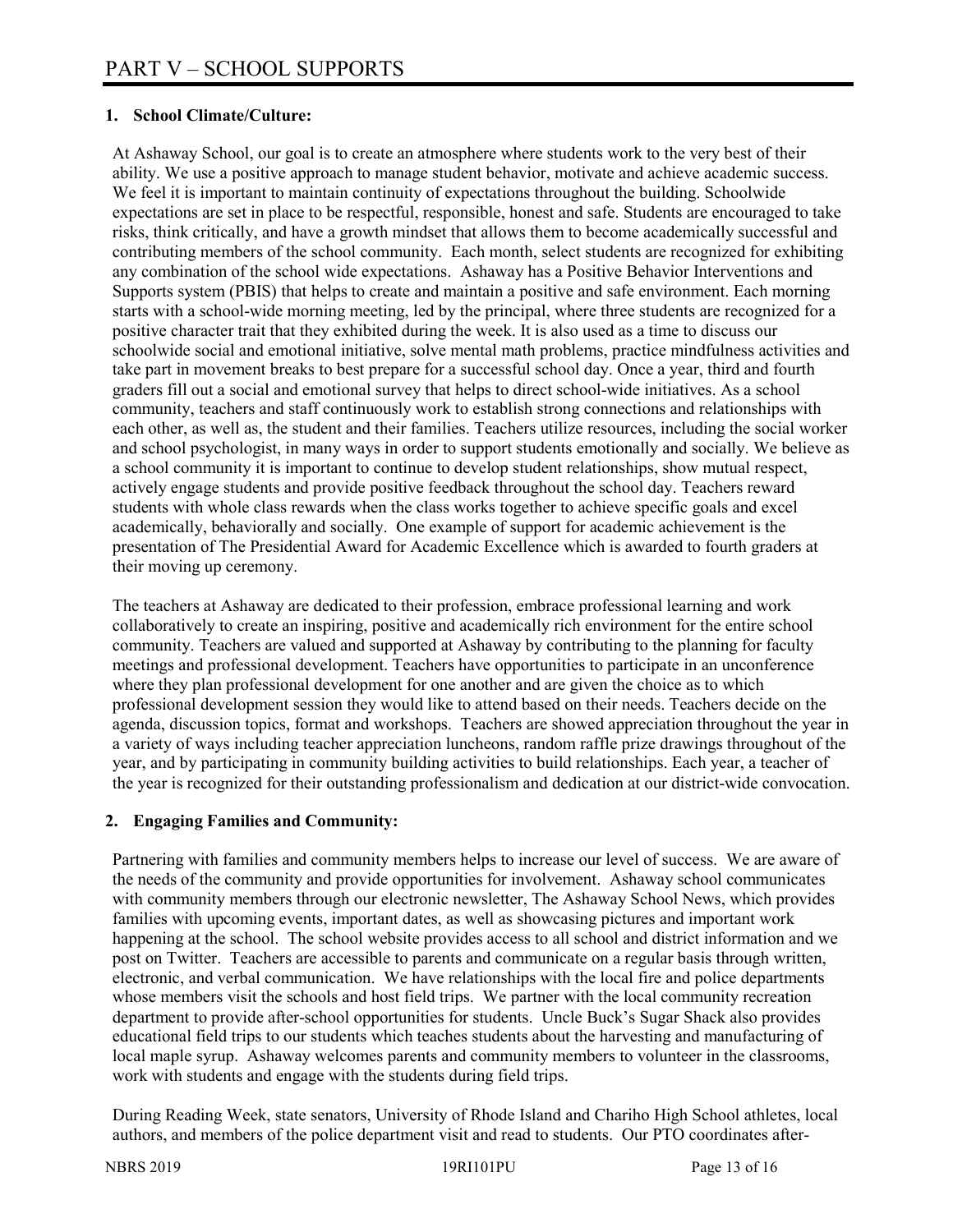school enrichment programs often facilitated by parents and community members who share their talents, skills, and knowledge with our students.

For the past three years, we have hosted a Veteran's Day Celebration honoring the Veterans of our families. Veterans from all branches of the military are treated to a breakfast and schoolwide assembly to show our appreciation for their service and acknowledge the important role they play in the community. As a part of the celebration, the school collects socks, underwear, and toiletries which are donated to the Veteran's Hospital and local Warm Shelter to those in need.

We have an active PTO and School Improvement Team comprised of teachers, administrators, parents and community members whose goal is the betterment of the school. Our Special Education Advisory Committee is a group of parents, teachers, and community members involved in, or concerned with, the education of children with disabilities. In conjunction with teachers and staff, Ashaway's PTO sets forth to plan and promote activities centered around the interest of students with shared cooperation from families. The PTO is responsible for planning the annual Ashaway Holiday Bazaar and Winter Stroll bringing a host of local artisans, crafters, and merchants together to showcase their goods and offer to the public. We help non-profit agencies raise money, help stock the local food pantry as well as providing assistance for families in need during the holidays.

Each year before school begins, we host a back to school potluck picnic to welcome new and returning families. For two days in March, we host a kindergarten registration to provide a personal introduction and tour of the school. Parents are able to meet and speak with a kindergarten teacher and the Reading Specialist. School tours are offered throughout the year and students and families have the opportunity to meet with teachers and administration before they begin.

## **3. Professional Development:**

Teachers take part in three district professional development days each year, on two of these days the agenda is developed by a District Committee, and the third day is building-based. Professional Development is aligned to the school and district's strategic plan. Topics in the past few years included the implementation of blended learning and a district-wide Social Emotional Learning program. The district also runs an Induction Program which provides a New Teacher Orientation in August and Master Teachers (Mentors) for any newly hired staff. Teachers in their second year are required to take a Reflective Practitioner Course for URI credit, provided by the district. The School's Crisis Team annually attends district-provided CPI Non-Violent restraint Refresher Training. A district Technology Fellow is assigned to the school once a week, to provide embedded professional development and coaching.

In addition, there are eight early release days, on which teachers receive an additional hour and a half of building-based professional development. Topics on these days have included: social emotional learning, blended learning, personalized and differentiated instruction, Google Classroom, Google Apps for Education, as well as in-depth training and planning for district curricula and course work.

All classroom teachers have received 2-3 days of GEMS-Net training in the last few years as they implemented updated Science Kits, along with follow-up days provided on a rotating basis. Science Teacher Leader provided a professional development day to train others. As needed, specific training and professional development are also provided, such as five days of CORE literacy for new teachers, an Inclusive Practices in Special Education Training, which are presented to others; building the capacity of teachers as leaders.

In addition teachers have monthly faculty meetings, and three times a year they meet district-wide as a grade level/subject area. This year during one of our faculty meetings, the assistant superintendent led a Looking at Student Work session using released state testing writing prompts. At another faculty meeting this year, teachers and staff learned how to incorporate the NGSS engineering standards and practices to align with our school-wide focus of STEM, robotics, and engineering.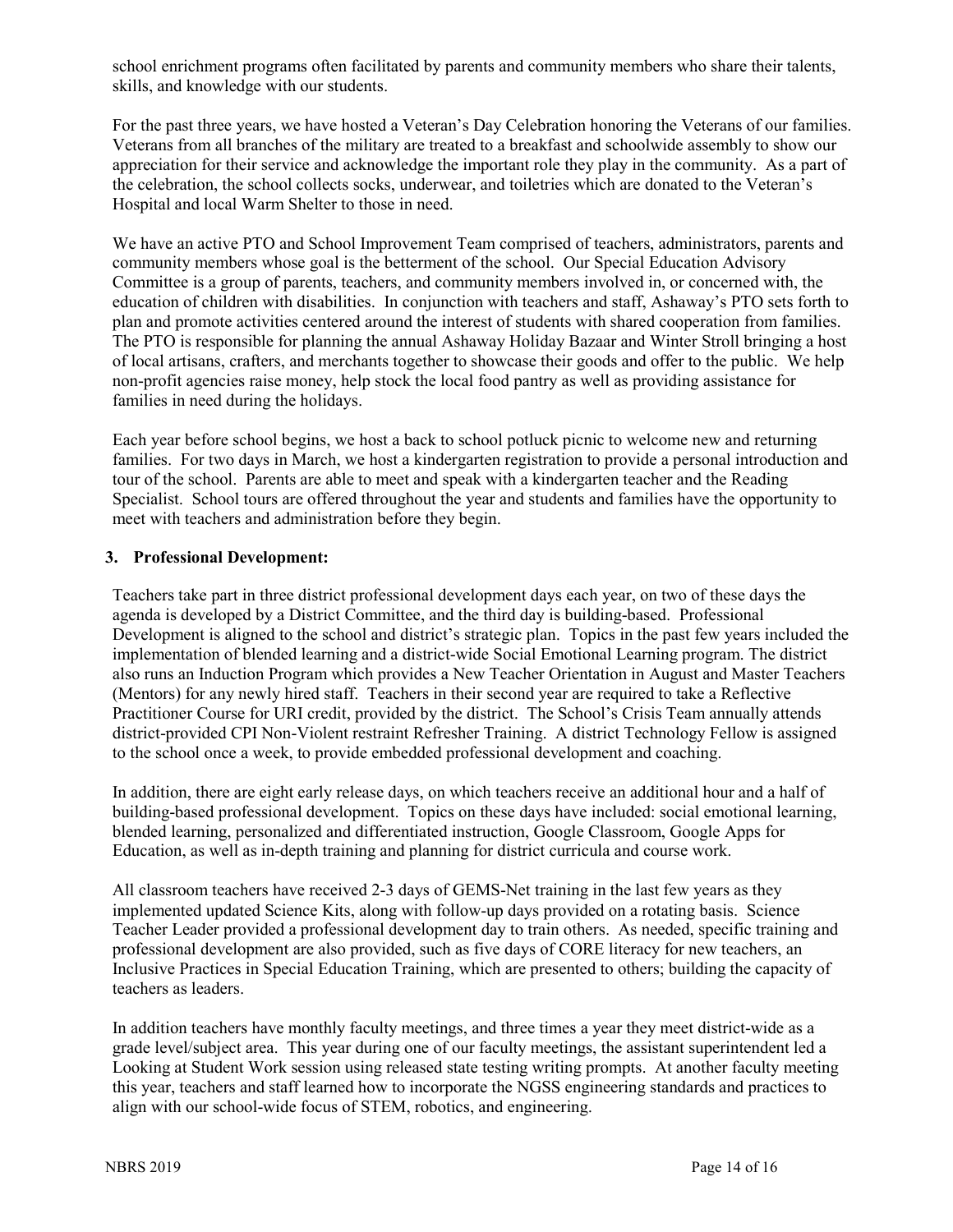## **4. School Leadership:**

Walking through the halls of Ashaway, it is clearly evident that a love of learning is a natural part of our school climate. An example of this are the murals that adorn the school that were painted by the head custodian on his personal time. Our principal approaches each situation with the utmost integrity, fairness and in an ethical manner. The best interest of the students is always at the forefront of his decision making. A strong school culture has been created and sustained that centers on student learning and professional growth.

The school's operations, organizational methods, and resources are effectively and efficiently managed by our principal to best meet the needs of our students learning and staff's professional growth. A safe learning environment is achieved as our principal communicates and effectively implements the schoolwide student behavior code of conduct, discipline procedures, emergency drills, along with integrating a variety of safety measures throughout our school to ensure the safety for all.

Ashaway has developed a clear vision and mission of education for its community. Through a distributive leadership approach, teachers, staff and the principal work collaboratively to increase academic successes and strengthen behavior programs by analyzing data, applying evidence-based strategies and striving for high expectations for all students. Measurable goals and objectives allow us to monitor, evaluate and enhance learning for all students. Our principal developed a digital data system which helps our school to track and monitor student progress, refine our teaching practices and enable us to have the highest expectations for all students. Our principal celebrates student and staff success while regularly identifying achievement gaps. He ensures that intervention plans are properly developed and carried out to best meet the needs of the individual student. Due to the small size of the faculty, our principal includes and empowers all staff members to collectively engage in the school improvement process. As an active member of the school improvement team, our principal constantly communicates the mission of Ashaway School. Our principal uses his instructional leadership to drive the process of change at each stage necessary to improve achievement. Our vision, mission and school improvement plan lead the way to ensure that all students meet high academic standards and are prepared for lifelong learning and productive global citizenship.